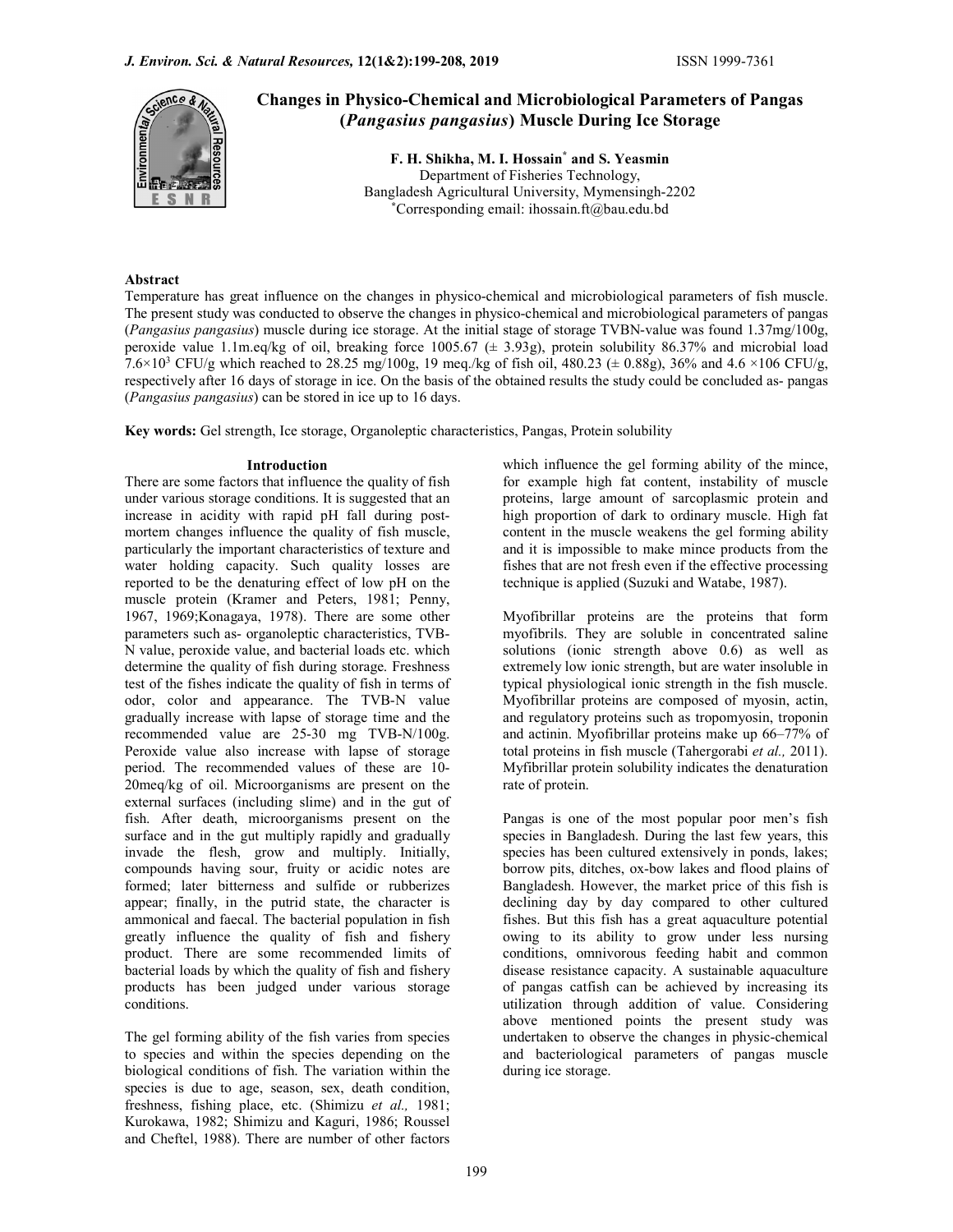# Materials and Methods

# Fish sample collection

Freshwater-pangas (Pangasius pangasius) used in this experiment were collected live from the K R market, Bangladesh Agricultural University campus and were brought to the laboratory of Department Fisheries Technology, Faculty of Fisheries, Bangladesh Agricultural University, Mymensingh and stored in ice in insulated box (fish: ice ratio 1:1). Ice used for storage purpose in insulated box was changed regularly each 5-6 hours interval.

#### Organoleptic evaluation

A large number of schemes have been proposed for sensory evaluation of various types of fish. The evaluation methods used in the study are based on the one currently in used in various institutes and industries of the world. The following set of guidelines has been prepared to get maximum value from them by being able to compare the results. The guidelines and methods given here using score on the organoleptic characteristics of fish as described by EC freshness grade for fishery products (Howgate et al., 1992) which is shown in Table1 and 2.

| Grade | Points        | Degree of freshness  |
|-------|---------------|----------------------|
|       |               | Excellent/Acceptable |
| К     | 2 to $\leq$ 5 | Good/Acceptable      |
|       |               | Bad /Rejected        |

| Sl.No.           | Characteristics of whole fish |               | Defect characteristics                      | Defect                  | Grade      |
|------------------|-------------------------------|---------------|---------------------------------------------|-------------------------|------------|
|                  |                               |               |                                             | points                  |            |
| 1.               | Odor of neck when broken      | a)            | Natural odor                                | 2                       | Acceptable |
|                  |                               | b)            | Faint or sour odor                          | 5                       | Reject     |
| 2.               | Odor of gills                 | a)            | Natural odor                                | 1                       | Excellent  |
|                  |                               | b)            | Faint sour odor                             | 2                       | Acceptable |
|                  |                               | $\mathbf{c})$ | Slight moderate sour odor                   | 3                       | Acceptable |
|                  |                               | d)            | Moderate to strong sour odor                | 5                       | Reject     |
| 3.               | Color of gills                | a)            | Slight pinkish red                          | 1                       | Excellent  |
|                  |                               | b)            | Pinkish red or brownish red., some          | 2                       | Acceptable |
|                  |                               |               | mucus may be present                        |                         |            |
|                  |                               | $\mathbf{c})$ | Brown of gray color covered with mucus      | 3                       | Acceptable |
|                  |                               | d)            | Bleached; thick yellow slime                | 5                       | Reject     |
| $\overline{4}$ . | General appearance            | a)            | Full bloom; bright; shining; iridescent     | $\mathbf{1}$            | Excellent  |
|                  |                               | b)            | Slight dullness and loss of bloom           | 2                       | Acceptable |
|                  |                               | $\mathbf{c})$ | Definite dullness and loss of bloom         | 3                       | Acceptable |
|                  |                               | d)            | Reddish lateral line; dull; no bloom        | 5                       | Reject     |
| 5.               | Eyes                          | a)            | Bulging with protruding lens; transparent   | $\mathbf{1}$            | Excellent  |
|                  |                               |               | eye cap                                     |                         |            |
|                  |                               | b)            | Slight clouding of lens and sunken          | $\overline{\mathbf{c}}$ | Acceptable |
|                  |                               | $\mathbf{c})$ | Dull, sunken, cloudy                        | $\overline{\mathbf{3}}$ | Acceptable |
|                  |                               | d)            | Sunken dye covered with yellow slime        | 5                       | Reject     |
| 6.               | Slime                         | a)            | Usually clear, transparent and uniformly    |                         | Acceptable |
|                  |                               |               | spread but occasionally may be slightly     |                         |            |
|                  |                               |               | opaque or milky                             |                         |            |
|                  |                               | b)            | Becoming turbid opaque and milky, with      | 1                       | Acceptable |
|                  |                               |               | marked increase in amount of slime          |                         |            |
|                  |                               |               | present in skin                             |                         |            |
|                  |                               | $\mathbf{c})$ | Thick, sticky, yellowish greenish in color  | 5                       | Reject     |
| 7.               | Consistency of flesh          | a)            | Firm and elastic                            | $\mathbf{1}$            | Acceptable |
|                  |                               | b)            | Moderately soft and some loss of elasticity | $\overline{2}$          | Acceptable |
|                  |                               | $\mathbf{c})$ | Some softening                              |                         |            |
|                  |                               | $\rm d$       | Limp and floppy                             | 3                       | Acceptable |
|                  |                               |               |                                             | 5                       | Reject     |

# Determination of TBV-N value

Total Volatile Base Nitrogen (TVB-N) was determined according to the methods given in AOAC (1984) with certain modification using the following formula-

Amount of TVB-N (mg/100 g) sample =  $\frac{\text{ml titrant} \times 0.014 \times \text{normality of acid}}{\text{Sample weight}}$  ×100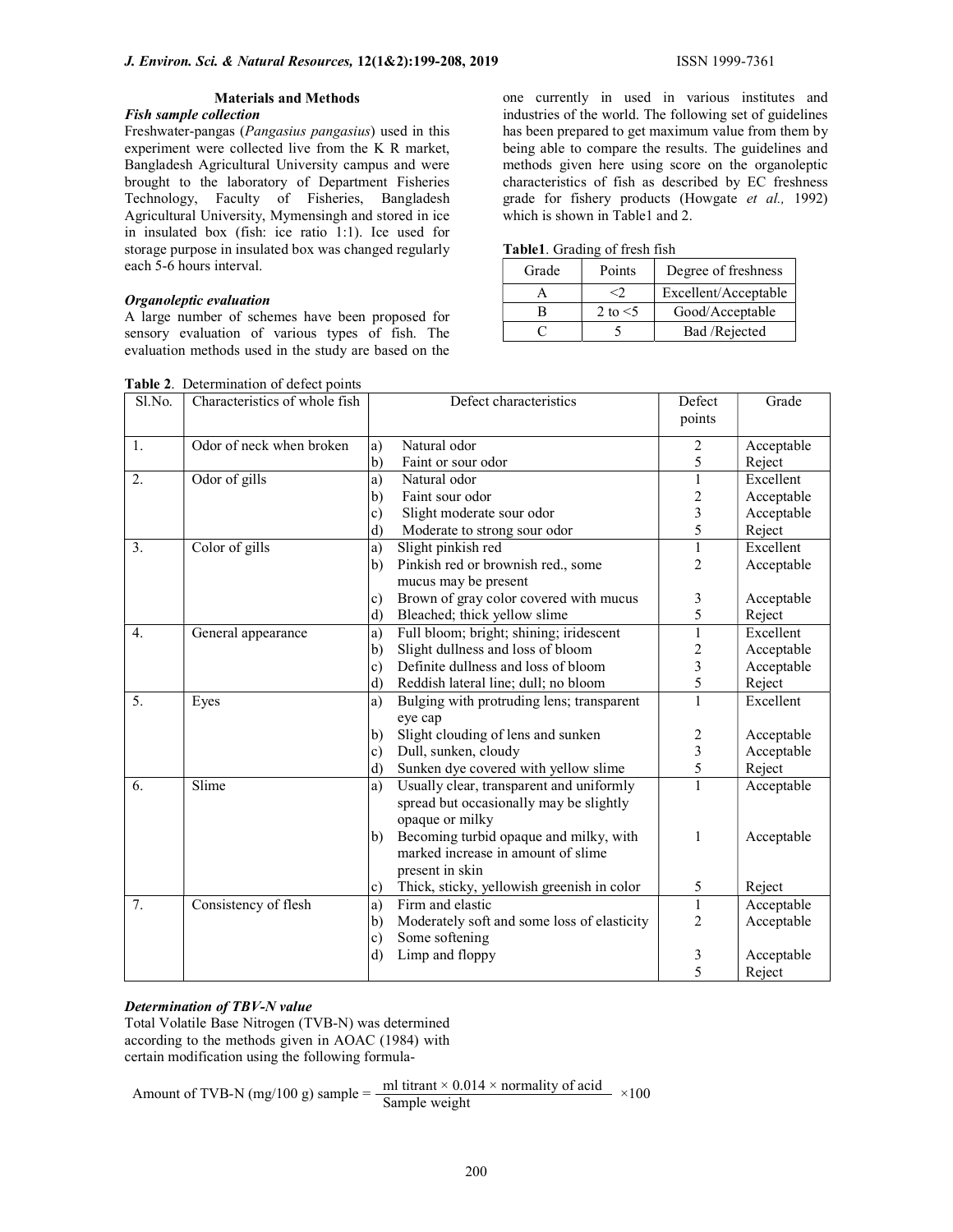#### Peroxide value

Peroxide values of the samples weredetermined as the method described by Egan et al. 1981 and adopted from (Wood and Aurand, 1977) using the following formula.

The peroxide value was calculated as follows: Peroxide value =  $2 (S-B)/W$ , meg. /kg of oil

Where,

 'S' is sample titre 'B' is blank titre

'W' is weight of sample oil in gm.

#### Microbiological study

Aerobic plate count (APC) expressed as colony forming units per gram (CFU/g) of fish sample on different days of ice storage were determined by consecutive decimal dilution techniques using spread plates as described by Seely and Vandemark (1972).

# Changes in gel forming ability Preparation of meat paste

On arrival at the laboratory, the fishes were washed in chilled freshwater before they were headed and gutted. Dorsal and lateral muscles were excised as fillet form. Attention was paid to remove kidney tissues as they form globular masses which affect both texture and appearance of the product. The steps of preparation of meat paste is presented in flow chart 1.



Flow chart 1. Preparation procedure of meat paste

# Preparation of gel

The past in cylinders was heated to produce gel. Some samples were heated once only in well stirred water bath, whilst the rest were heated twice. For convenience, the former method of heating is called

one-step heating and the later two-step heating. All heating treatments were triplicate.In one-step heating samples were heated for 120 min in water of 40ºC. In two-step heating, the first heating was for 120 min in water of 40ºC, which heating will be conveniently called pre-heating. After this preheating treatment, they were immediately heated for another 30 min in water of 85ºC. After heat treatments, the samples were taken out from the water bath, kept in iced water for 1 hour and subjected to the following tests.

#### Measurement of gel-strength

The gel strength of the products was assessed by objective and organolaptic methods. A five person panel as described Poon et al. (1981) was provided for the organoleptic assessments.The gel were removed from the cylinder and subjected to puncture test, folding test (Plate1) and teeth cutting test for physical measurements of the gel. Puncture test measured the breaking strength of the gel against insertion of a ball type plunger. The folding test measured the resistance against breaking along with the folds when samples discs of 1 mm thickness were folded into halves and then quarters and the teeth cutting test was a measure of the resistance of the disc cut by the incisors of members of the panel.

## Puncture test

The gels were removed from the tube and cut into equal pieces of 2 cm. The puncture test was done by measuring breaking force of the gel against the penetration of a ball type plunger. The cut gel was placed on the pan of an electric balance and a spherical plunger was penetrating onto it. The force in gram required to break the gel by the plunger was recorded from the balance.



Plate 1. Gel forming test; (a) puncture test; (b) folding test

### Folding test

For folding test, a spherical disc of 1 mm thick gel was cut off and placed on the index and middle finger of the right hand, the disc was folded first into halves and then quarter by the help of thumb and index finger. The gel was graded using the scores presented in Table3.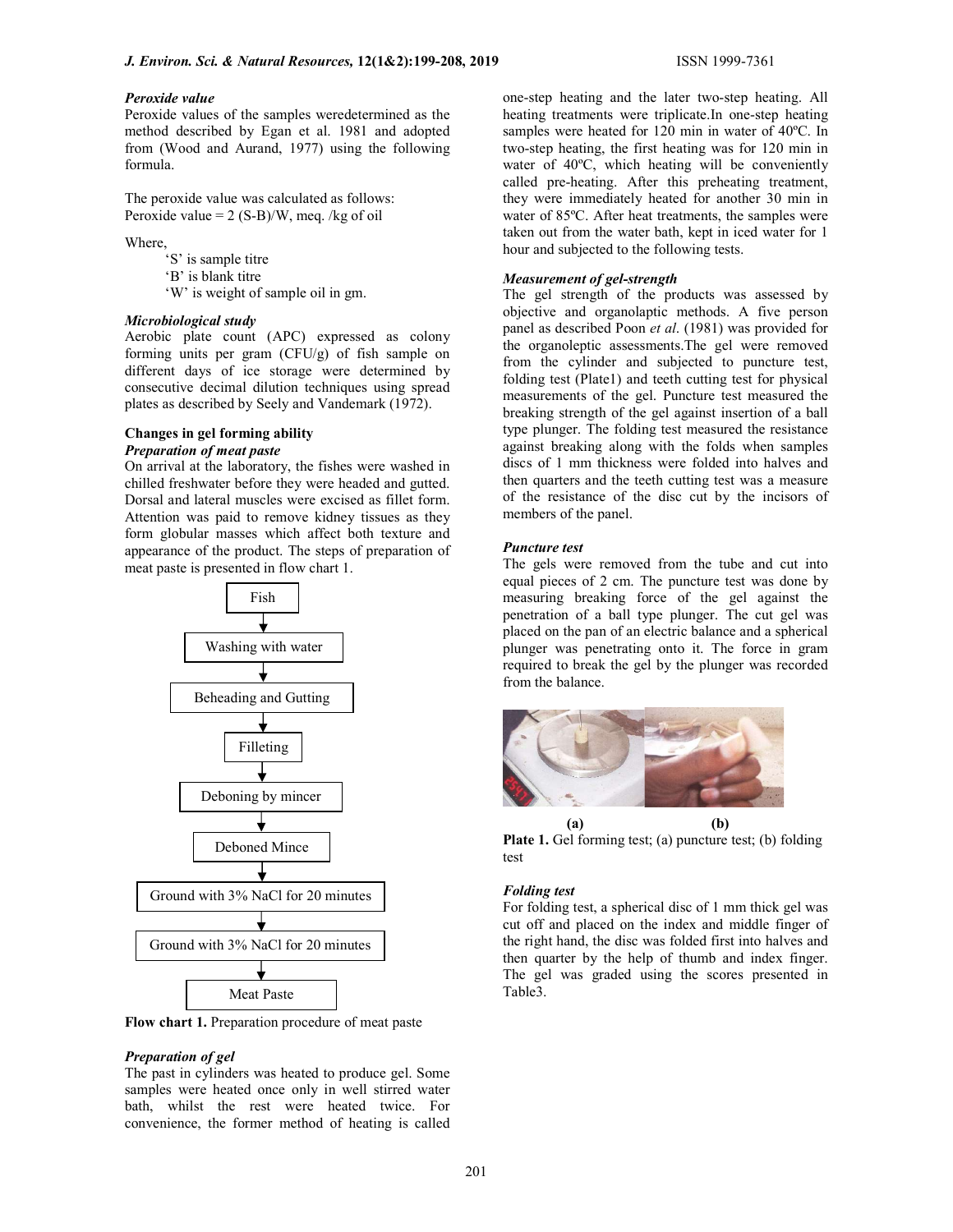| Grade         | <b>Results on folding</b>                  |
|---------------|--------------------------------------------|
| AA            | No crack visible when disc is folded into  |
|               | quarter                                    |
| $\mathsf{A}$  | No crack visible when disc is folded into  |
|               | half, but one or more cracks or breaks are |
|               | visible when folded into quarter.          |
| B             | One or more cracks or breaks are visible   |
|               | when folded into half.                     |
| $\mathcal{C}$ | Breaks, but does not split into halves.    |
| D             | Split into halves when folded into half.   |
| $\Omega$      | Sample too soft to evaluate.               |

# Teeth cutting test

For teeth cutting test the disc gel of same size are used in folded test was supplied to the panelists to recognize the taste by cutting it through incisors and the gel strength was evaluated by the following numeral scores presented in Table4 as suggested by Shimizu et al. (1981).

Table 4. Score used in the teeth cutting test of the gel

| <b>Score</b> | <b>Characteristics of the gel</b> |
|--------------|-----------------------------------|
| $0 - 1$      | Paste or mud like gel             |
| $2 - 3$      | Very frail gel                    |
| $4 - 5$      | Frail gel                         |
|              | Medium gel strength               |
| $7 - 8$      | Strong gel                        |
| $9 - 10$     | Very strong gel                   |

# Changes in the protein solubility

Proteins are polymer of amino acids. Myofibrils are a part of muscle protein. Myfibrillar protein solubility indicates the denaturation rate of protein.

# Preparation of myofibrils

Myofibrils were prepared from ordinary muscles immediately after excision according to Perry and Grey (1956) with slight modification and the procedure is shown in flow chart2.



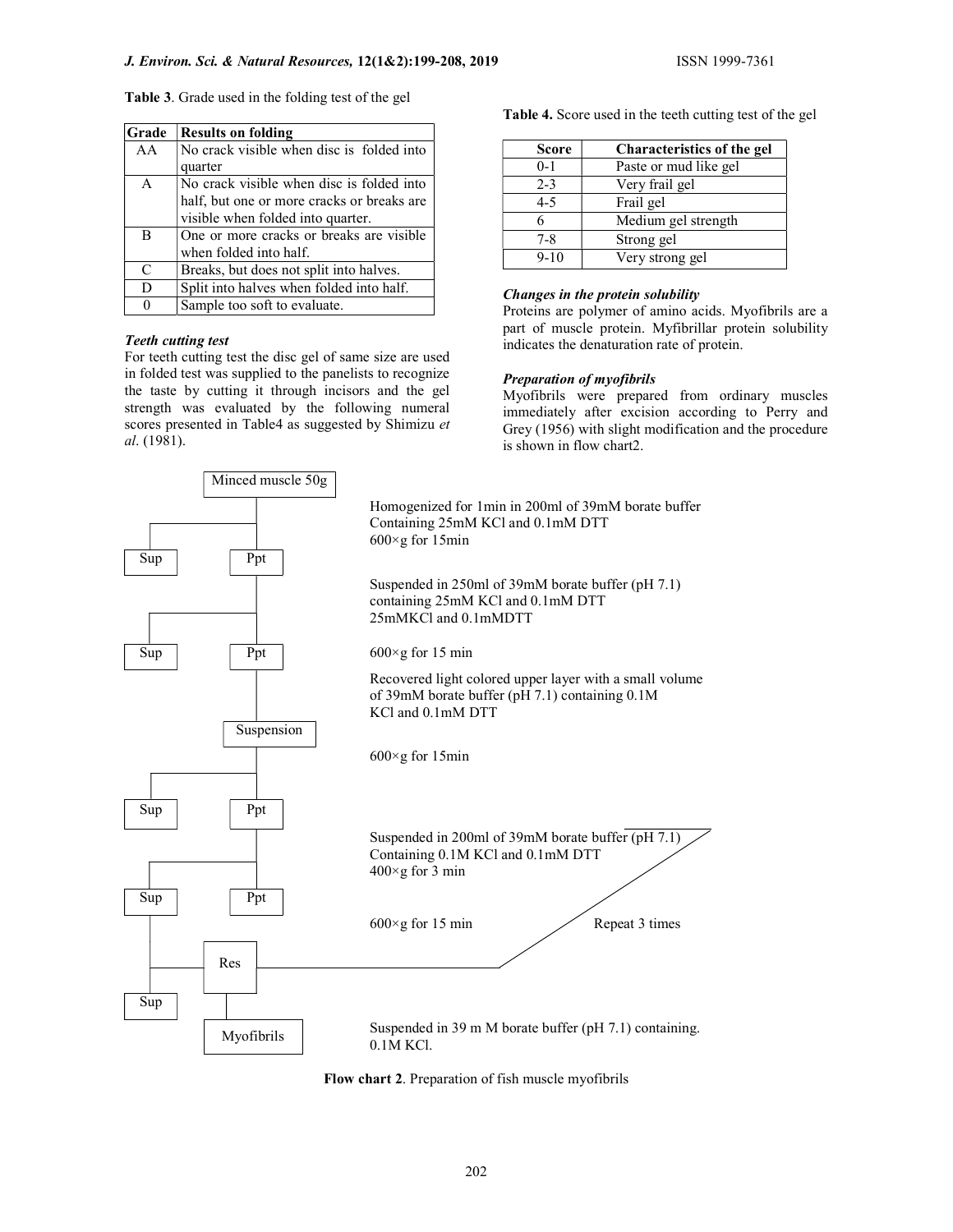#### Myofibrllar protein solubility

Two ml of myofibrillar suspensions (5mg/ml) were homogenized with 2ml of 1M KCl plus 100mM phosphate buffer (pH 7.0) using a homogenizer. The homogenate was allowed to stand at refrigerated temperature  $(4^0c)$  overnight. The suspension was

centrifuged for 30min at 900×g in cold condition. The protein in supernatant was determined by Biuret method (Gornall et al., 1949). The procedure for myofibrillar protein solubility test is shown in Flow chart 3.



Flow chat 3. Solubility determination of muscle myofibrils

# Results and Discussion

#### Organoleptic evaluation

The results of the organoleptic quality assessment of pangas during ice storage in insulated box are presented in Table-5. The quality of fishes was graded in using the score from 1-5. The grades were defined in terms of the total number of defects points. The points less than 2 were considered as excellent. The points from 2 to less than 5 were judged as good or acceptable conditions. While 5 and above considered as rejected. On the basis of the scores among the freshwater pangas, (Pangasius pangasius) was found in acceptable condition up to 16 days in ice storage. During this period, changes in quality can roughly be divided into 4 steps corresponding 0 to 3, 6 to 9 12, to 16 days in ice storage. There were very little changes occurred in step 1 without loss of natural flavor and odor but in step 2 there was a little deterioration without showing any signs of spoilage and no offflavor. There were signs of early spoilage with slight off-flavor in step 3 and in step 4 the fish begins to taste stale, its appearance and texture begins to show signs of spoilage and moderate sour odor in gill and body cavity.

Considerable information are available on the keeping qualities of the quality of most of the species from

temperate region but the scientific and practical knowledge is very limited on commercially important tropical fish species of the tropical regions. Some available information on Indian major carps and other commercial fish species have indicated that the fish can be kept in ice in edible condition for up to 2-3 weeks. Kamal et al. (1994) have reported that, hilsa immediately after catch transported in the insulated box in ice remained in acceptable condition for 18 days of storage, while the fish obtained from Mymensingh wholesale fish market and stored in wooden box were organoleptically acceptable for about 8 days in ice storage. Faruk (1995) has reported the organoleptic quality assessment of rohu fish during ice storage in an insulated box, and the fish were found in acceptable condition for 20 days of storagebeforeitbecomes inedible. The shelf life of Catla catla and Labeo fimbriatus was reported to be 18 days in ice storage (Bandyopadhyay et al., 1986). Rubbi et al. (1985) studied the shelf life of six freshwater fish species in different storage temperature by subjective and objective parameters. The spoilage rates were found to increase with the increase of storage temperature for all the six varieties. Bamboo baskets and wooden boxes, insulated with hoglamat (the spongy leaves of a local plant), were reported to be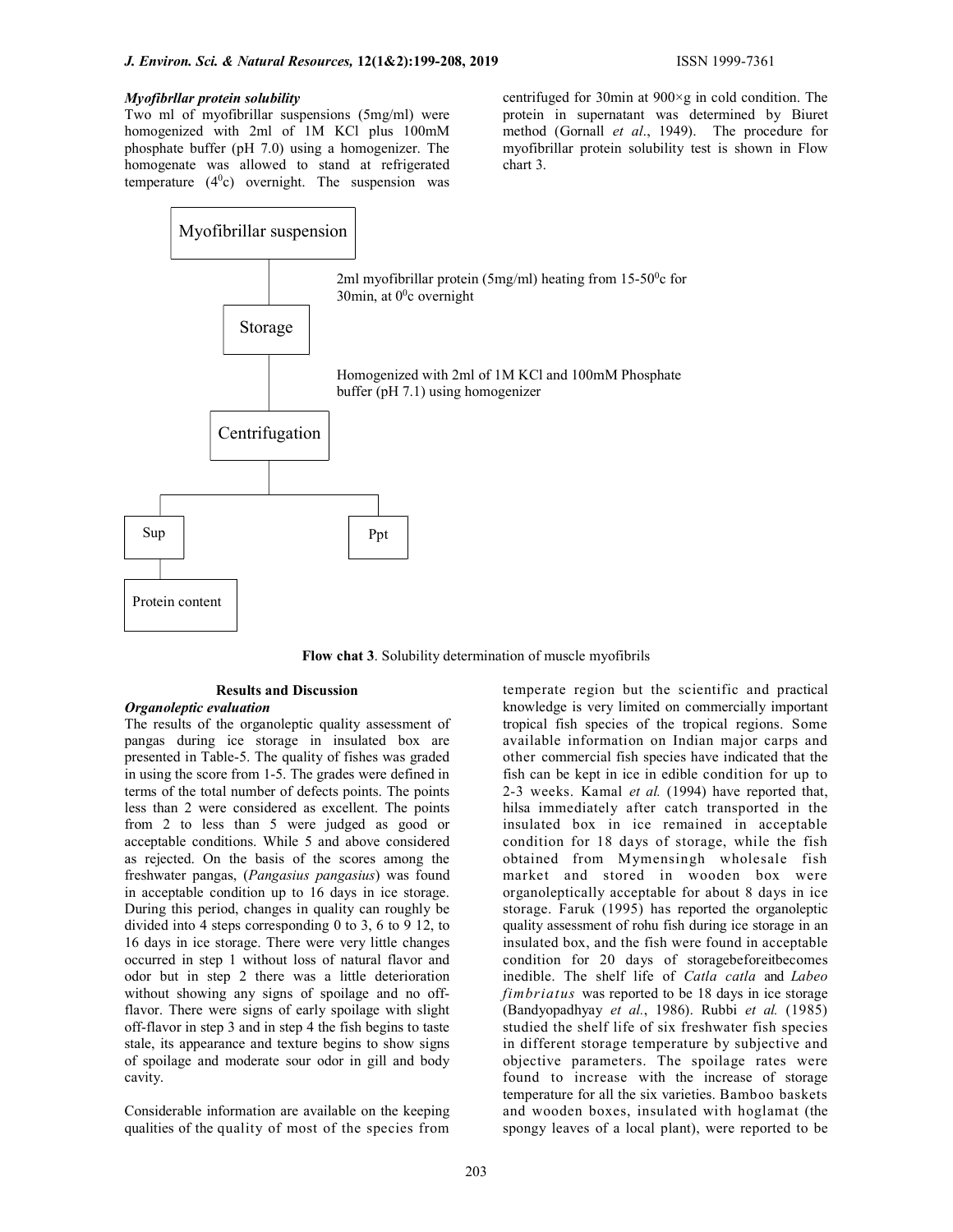most efficient for maintaining the quality of fish in ice for transportation. Muslehuddin et a1. (1986) reported that the shelf life of Mola fish (A. mola) could be increased up to 134 h at low temperature  $(2^{\circ}C)$ when fish soaked in 15% salt concentration. On the other hand Hye et  $aI$ . (1990) suggested that fishice ratio of 4:1, 2:1 and 1:1 could preserve the shelf life of fish up to 72h, 120h and 144hrs respectively in the insulating box consisting of polvurethene material. White sardines were reported to be acceptable for human consumption up to 9 days in ice storage (Jeyasekaran and Saralaya, 1971).The available studies also reveal that the shelf life of the fish varies from species

to species, their chemical composition and ambient temperature at which the fish are stored. Fatty fish are susceptible to spoilage very rapidly in ice. For an example, herring with a fat content of 50% or more can become inedible after only one to two days and mackerel become inedible after 4 to 5 days in ice (FAO, 1975). Information arelacking on the shelf life of the freshwater pangas species. The results obtained in the present study suggest that organoleptically the freshwater pangs species is almost similar to that of reported for carps and other commercially fresh water fish species.

| Days of storage | Organoleptic qualities                                                                                                                     | Defect points | Grade        | Overall qualities          |
|-----------------|--------------------------------------------------------------------------------------------------------------------------------------------|---------------|--------------|----------------------------|
| $\theta$        | Fresh, bright appearance, soft and firm texture<br>with characteristics of natural fishy odor.                                             | 1.25          | $\mathsf{A}$ | Excellent                  |
| 3               | A decrease in the brightness; slightly softer<br>texture, natural fishy odor.                                                              | 1.9           | $\mathsf{A}$ | Excellent                  |
| 6               | Some loss in brightness; slight loss of the natural<br>flavor; some slime in the surface.                                                  | 2.2           | <sub>B</sub> | Acceptable                 |
| 9               | Slimy surface and slight soft texture;<br>considerable loss of flavor and odor.                                                            | 2.6           | B            | Acceptable                 |
| 12              | Moderately soft texture and slime on surface;<br>loss of bloom.                                                                            | 3.2           | B            | Acceptable                 |
| 16              | Soft texture and slime on surface; moderate loss<br>of flavor and odor.                                                                    | 4.2           | B            | In the limit<br>Acceptable |
| 18              | Fish has dull appearance with blood and slime on<br>surface not uniformly distributed; texture begin<br>to show obvious signs of spoilage. | 5.0           | C            | Rejected                   |

|  |  |  |  | Table 5. Changes in organoleptic qualities of fresh water pangas (Pangasius pangasius) during ice storage |
|--|--|--|--|-----------------------------------------------------------------------------------------------------------|
|  |  |  |  |                                                                                                           |

# Changes in gel strength One step heating

Changes in gel forming ability of pangas during ice storage is presented in Table-6. The result showed that- the breaking force of one-step heating gel was 669.33 ( $\pm$  0.67g) after heating at 40<sup>o</sup>C for 120 minutes, which decreased to 205 ( $\pm$  0.88g) after 16 days of ice storage. The initial folding test (FT) of one-step heating gel was found 'AA' which decreased to'A' and the score of teeth cutting test (TCT) was 8 which decreased to 5 after 16 days of ice storage. The results obtained from the study clearly indicated that the gel forming ability decreased with the progress of storage period which might be resulted due to denaturation of myofibrillar protein.

# Two step heating

The changes in the gel forming ability oftwo-step heading gels of pangas during ice storage is also presented in Table-6. The initial breaking force was obtained 1005.67 ( $\pm$  3.93g) which decreased to 480 .23  $(± 0.88g)$ , at theend of 16 days of ice storage. The initial folding test (FT) of two-step heating gel was 'AA' which decreased to'A' and the score of teeth cutting test (TCT) obtained 8 which decreased to 5 after 16 days of ice storage. The results obtained from the study clearly indicated that the gel forming ability decreased with the lapseof storage period.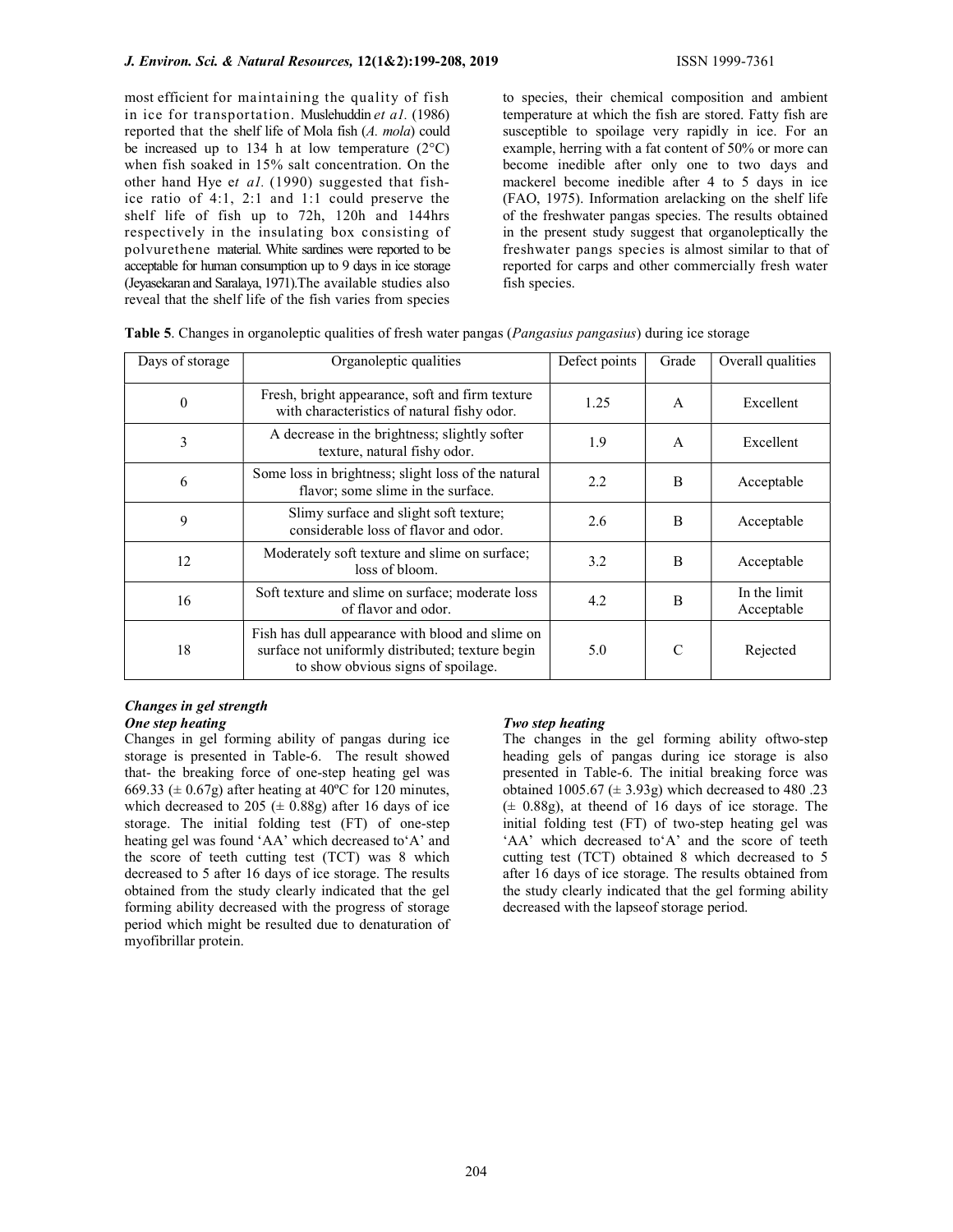| Type of  | Heating                     | Duration       | Storage time in | Breaking force      | Teeth cutting | Folding test |
|----------|-----------------------------|----------------|-----------------|---------------------|---------------|--------------|
| Heating  | temperature $(^{\circ}C)$   | (min)          | ice (days)      | (g)                 | test          |              |
| One-step | 40                          | 120            |                 | $669.33\pm(0.67)$   | AA            | 8            |
| heating  |                             |                |                 | $535.67\pm(2.33)$   | AA            | 8            |
|          |                             |                | 6               | $446.00\pm(2.08)$   | AA            |              |
|          |                             |                | 9               | $346.33\pm(0.88)$   | A             | 6            |
|          |                             |                | 12              | $266.33\pm(0.88)$   | А             |              |
|          |                             |                | 16              | $205.00 \pm (0.88)$ | A             |              |
| Two-step | $40$ (1 <sup>st</sup> step) | 120            | $\theta$        | $1005.67\pm(3.93)$  | AA            | 8            |
| heating  |                             | $\overline{+}$ |                 | $875.00\pm(1.53)$   | AA            | 8            |
|          | 85(2 <sup>nd</sup> step)    | 30             | 6               | $776.67 \pm (0.88)$ | AA            |              |
|          |                             |                | 9               | $666.33\pm(0.88)$   | А             | 6            |
|          |                             |                | 12              | $555.67\pm(0.88)$   | А             | 6            |
|          |                             |                | 16              | $480.23\pm(0.88)$   | Α             |              |

|  |  |  | Table 6. Changes in gel-strength of pangas (Pangasius pangasius) meat paste during one-step and two-step heating |  |
|--|--|--|------------------------------------------------------------------------------------------------------------------|--|
|  |  |  |                                                                                                                  |  |
|  |  |  |                                                                                                                  |  |

 $BF = Breaking$  force (Mean $\pm$  SE)

The comparison of breaking force between one and two step heating gels is shown in Figure-1, where the sample fishes for gel preparation were stored in ice. The study showed that- the breaking force was higher in two steps heating gels than that of one step heating gels but in case of both gels a similar decrease in breaking force was observed. The result obtained from the present study is more or less similar to the findings of Ishikawa (1978) and Ishikawa et al. (1979), who reported, the gel-strength of freshly caught sardine fishes was higher than the gel made from sardine stored few days in crushed ice. Shikhaet al. (2012) studied the gel strength of silver carp in fresh and iced condition of fish. They found the breaking force 690.34±2.26g at the initial stage of ice storage which declined to  $498.22 \pm 2.95$  at the end of 15 days storage. For one step heating gels also similar trend was followed. Finding of Shikhaet al. (2012) is in agreement with the results of present study. With the lapse of time even in ice storage the decrease in breaking force occur and this is might be due to denaturation of myofibrillar proteins (Shimizu and Kaguri, 1986).





#### Changes in TVB-N value

The result of the TVB-N (mg/100) is presented in the Figure 2. The initial TVB-N value was 1.37mg/100g, which gradually increased with lapse of storage period. At the end of 16 days of ice storage TVB-N value reached to 28.25mg/100g, which is within the range of recommended value of 25to30mg TVB-N/100g for fresh fish. However, at the end of 18 days of ice storage the TVB-N value increased to 35.1mg/100g which exceeded the recommended value. The available report suggests that the upper limit of TVB-N value should be 30g/100g for finfish acceptability (Connell, 1975). The increase in TVB-N value with the lapse of storage may be attributed due to bacterial spoilage. However, the available information indicates that TVB-N mainly accumulated in fresh fish during the later phase of spoilage after the bacterial population has grown. Thus the TVB-N is low during the edible storage period and only when the fish is near rejection level increasing amount of TVB-N are found. *hanges in TVB-N value*<br>
lene result of the TVB-N value was 1.37mg/100g,<br>
lene result of the TVB-N value was 1.37mg/100g,<br>
hich gradually increased with lapse of storage projed,<br>
the end of 16 days of ice storage TVB-N va



Fig. 2. Changes of TVBN-value (mg/100g) of pangas (Pangasius pangasius) muscle during ice storage

The result obtained for this study is more or less in agreement with the findings of Ahamed (2000) who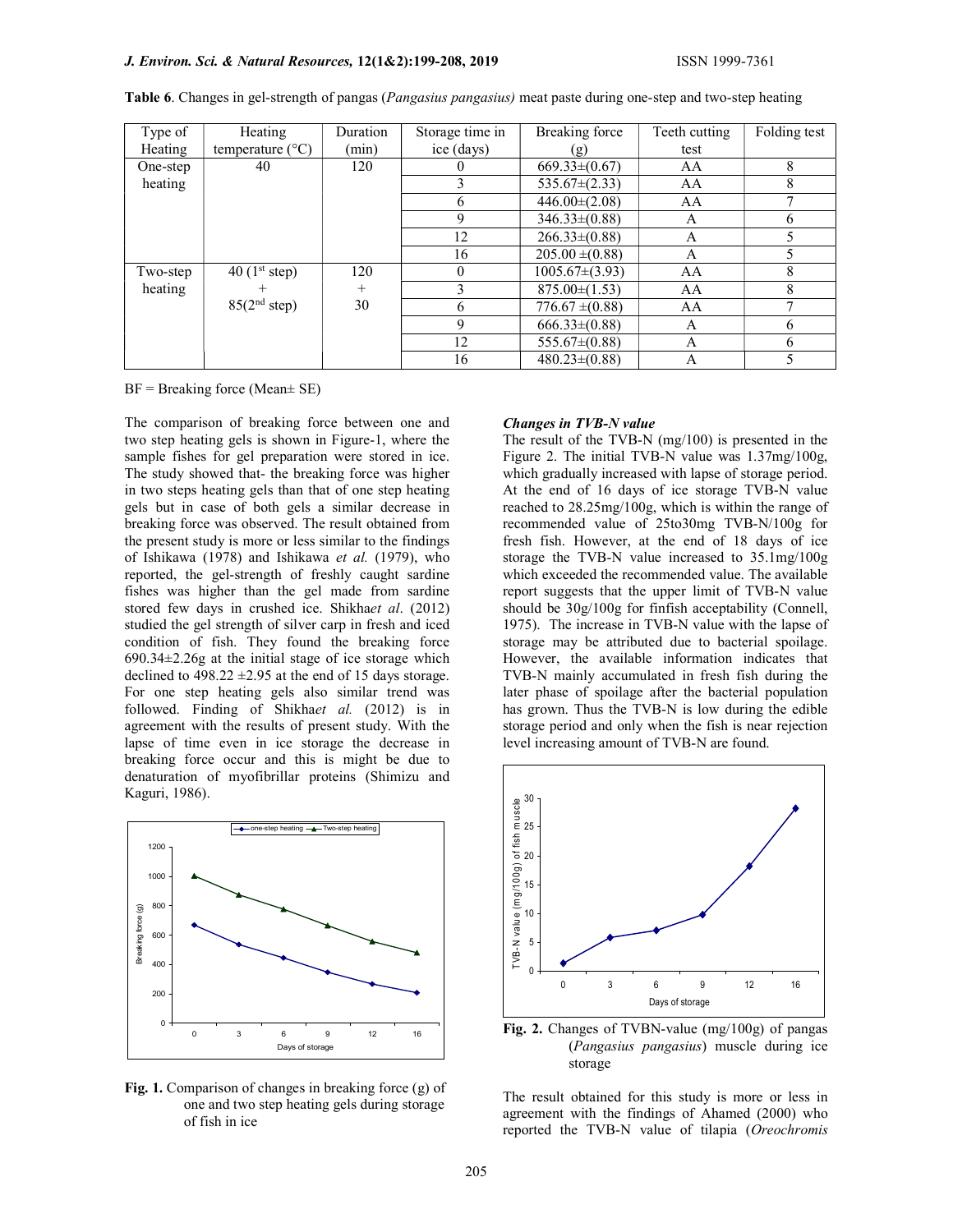niloticus) increased from 5.3mg/100g to 28.4mg/100g at the end of 16 days in ice storage.

# Changes in peroxide value

The result of the changes in peroxide value of pangas (Pangasius pangasius) muscle during ice storage is shown in Figure 3. The initial value was below 5meq/kg of oil, which increased gradually with the lapse of storage period. At the end of 16 days of storage in ice, the peroxide value reached to 19.00meq/kg of oil, which was within recommended value of 10 to 20 meq/kg of oil. At the end of the 20 days of storage, the peroxide value found 28.18meq/kg of oil that exceeded the recommended value. According to Connell (1980) the recommended value of peroxide for fresh finfish is 10-20meq/kg of oil. The value above 20 meq/kg of fish, found to be emitting smell and rancid taste. The peroxide were presumed to be eventually further oxidized to aldehydes and ketones which had a very disagreeable "fishy" odor and taste. However, depending on the fish species and storage condition a good correlation between peroxide value and organoleptic quality was found.The results obtained from the present study indicate that there was an oxidation of fat during storage condition. The results of the present study, more or less in agreement with the findings of Ahamed (2000). In his study, the peroxide value of tilapia (Oreochromis niloticus) increased from 5meq/kg to19.2meq/kg at the end of 16 days of ice storage.



Fig. 3. Changes in peroxide-value (meq/kg) of fish oil of pangas (Pangasius pangasius) muscle during ice storage

# Bacteriologicalchanges

The changes in bacterial loads of muscle of pangas during ice storage is shown Table-7. The initial bacterial loads in muscle of ice stored pangas fish was7.60×10<sup>3</sup> CPU/g which slightly decreased to  $7.10 \times 10^3$  CFU/g at  $2<sup>nd</sup>$  day of storage and then gradually increased with the lapse of storage period. At the end of the 16 days of ice storage, bacterial load increased to  $4.6 \times 10^6$  CFU/g and the fishes were in acceptable condition organoleptically. After 18 days of storage in ice, the bacterial load was found  $3.8 \times 10^8$ CFU/g which exceeded the recommended limit.

The initial decrease in bacterial population in fish muscle after the first days of storage might be due to some sorts of cold shock or leaching of surface flora by washing with melted ice. This is in agreement with the report of Bandyopadhyan et al. (1985). It has also been reported that the number of bacteria in gill, intestinal content and or the skin of newly caught fish vary from species to species and also depend on the microbial load of the waters in which they live (Fraiger and Westhoff, 1990).In the present study, it was observed that-pangas fishes were organoleptically acceptable up to 16 days of ice stored and the bacterial population at that stage reached to  $4.6 \times 10^6$  CFU/g in muscle, which was within the recommended microbial limit for fresh and frozen fish. After 18 days of ice storage, the value increased to  $3.8 \times 10^8$ CFU/g and the fishes become organoleptically unacceptable. This result is more or less similar to the results of Ahamed (2000) who reported an increase in bacterial loads in muscle of tilapia from  $7.6 \times 10^3$  CFU/g to  $4.5 \times 10^6$ CFU/g at the end of 16 days of ice storage.

Table7. Changes in aerobic plate count (APC) of pangas (Pangasius pangasius) muscle during ice storage

| Days of storage | Bacterial load $(CFU/g)$ |
|-----------------|--------------------------|
|                 | $7.60\times10^{3}$       |
|                 | $7.10\times10^{3}$       |
|                 | $2.40 \times 10^{4}$     |
|                 | $3.10\times10^{6}$       |
| 12              | $3.90\times10^{6}$       |
| 16              | $4.60 \times 10^{6}$     |

# Changes in protein solubility

Figure 4 shows the changes in protein solubility of pangas muscle during ice storage. Immediately after catch myofibrillar protein solubility was 86% which decreased to 36% at the end of 16 days of ice storage. The solubility decreased continuously with the progress of storage period. The results obtained in the present study indicate that there was a denaturation of muscle protein during ice storage and this result is more or less in agreement with Seki *etal*. (1979) who reported that- solubility of carp myofibrils decreased from 95% to 20% during ice storage within 2-3 weeks. Similar results were also obtained by Hossain (1995) for mrigal (Cirrhina mrigala) and Faruk (1995) for Labeo rohita. According to Seki et al. (1979); Kramer and Peters (1981) the large fall in solubility during ice storage was due to lowering of pH.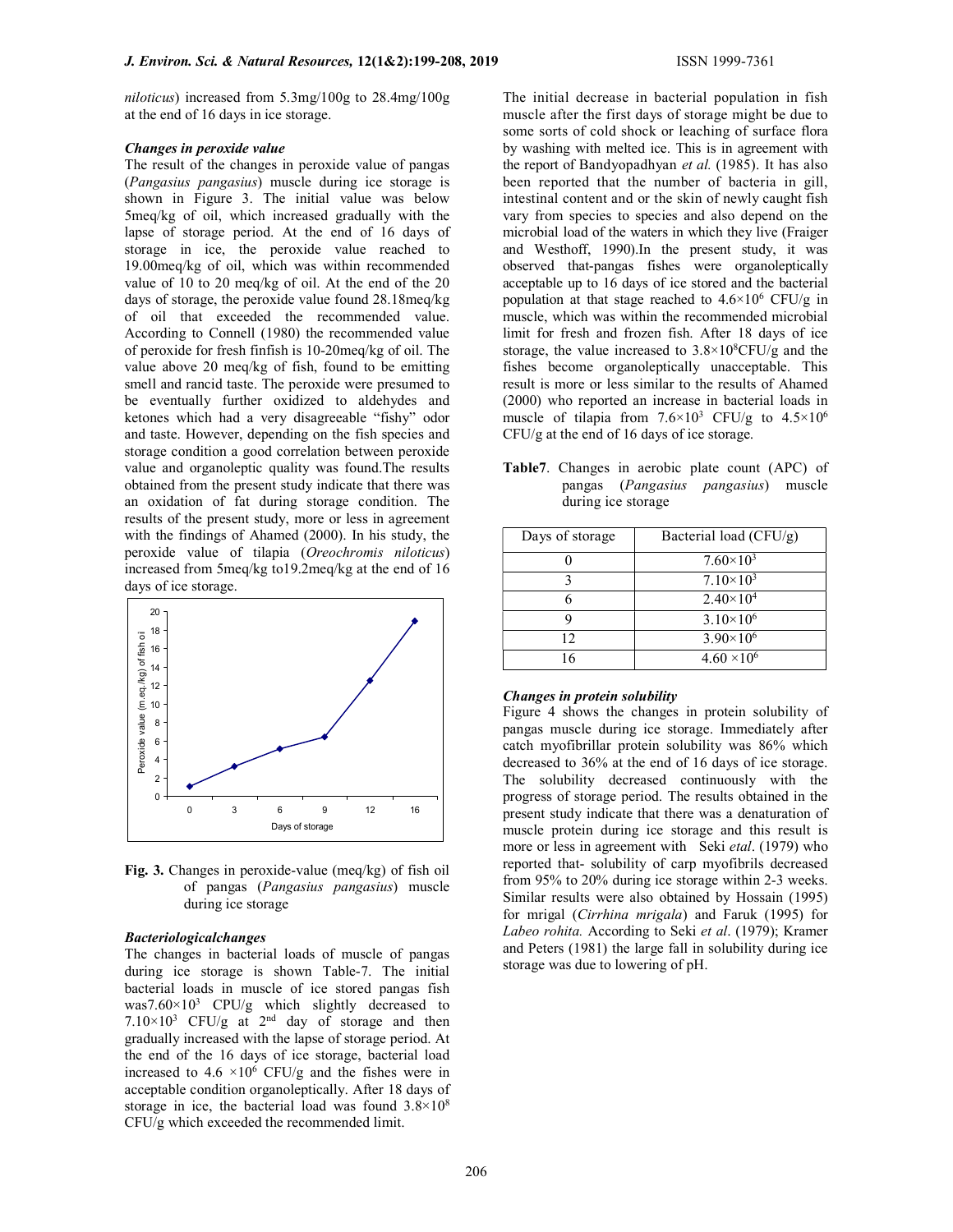

Fig. 4. Changes in protein solubility of pangas (Pangasius pangasius) muscle during ice storage

# Conclusion

The obtained results from the present study showed that-ice storage contributed to delay the deterioration of pangas (Pangasius pangasius) muscle. Pangas (Pangasius pangasius) could be stored in ice until 16 days without emitting any objectionable odor.

### References

- Ahaned, S. A. K. 2000. Studies on the post-mortem changes of Genetically Improved Farmed Tilapia (Oreochromis niloticus) during ice storage. M.Sc. thesis. BAU, Mymensingh, Bangladesh.
- AOAC. 1984. "Official Methods of Analysis." 14<sup>th</sup> ed. Association of Official Analytical Chemists, Washington, DC, USA.
- Bandyopadhyan, J. K. Chattopadhyan, A. K. and Bhattacharyya, S.K. 1985.Studies on the ice storage characteristics of Commercially Important Fresh Water Fishes. In: Harvest and Post-harvest Technology of Fish. Society of Fisheries Technologists (India). Cochin, India. pp. 381-385.
- Bandyopadhyay, J. K., Chattopadhyay, A.K. and Bhattacharyya, S.K., 1986. Studies on the icestorage characteristics of Catlacatla and Labeofimbriatus. Fish Technol. Sco. Fish Technol. Cochin., 23(2): 140-142.
- Connel, J. J. 1980. Quality deterioration and extrinsic quality defects in raw material. In: control of fish quality, 2<sup>nd</sup>, ed. Fishing News Books Ltd. Surrey, England, pp. 31-35.
- FAO (Food and Agriculture Organization of United Nations), 1975. Ice in Fishers. FAO
- Faruk, M. A. R. 1995. Studies on the post-mortem changes in rohu fish (Labeorohita).
- Fisheries Reports. No. 59. Revision 1, 1p.
- Frazier, W. C. and Westhoff, 1990. Contamination, preservation and spoilage of fish and other seafood. In: Food Microbiology 3<sup>rd</sup> Ed. Tata McGraw Will Publishing Company Limited. New Delhi. pp. 243-255.
- Gornall, A. G. Bardawill C. J. and David M. M., 1949. Denaturation of serum proteins by means of the biuret reaction. J. Biol. Chem., 751-766.
- Hossain, M. I. 1995. Studies on the post-mortem changes in mrigal (Cirrhina mrigala).M. Sc. Thesis. Department of Fisheries Technology. Bangladesh Agricultural University, Mymensingh.
- Howgate, P. A. J. and. Whittle, K., J. 1992. Multilingual Guide to EC Freshness Grades for Fishery Products. Torry Research Station, Food safety Directorate, Ministry of Agriculture, Fisheries and Food, Aberdeen, Scotland.
- Hye, M. A. Fernando, H. S. G. Rana, H. G and Maniju, M., 1990. Effects of the use of Insulation and Ice in fish preservation. Bangladesh J. Agril. Sci., 17: 39-44.
- Ishikawa, S. Nakamura, K. Fufii, Y. Yamano, G. Sugiyama, T. Shinozaki, K. Tobita, K. and Yamaguchi Y. 1979. Fish jelly product (kamaboko) and frozen minced meat (frozen surimi) made of sardine-III. Influence of the treatment methods for materials just after catch on kamaboko forming ability of sardine meat. Bull. Tokai Reg. Fish Res. Lab., 99: 31-42.
- Ishikawa, S., Nakamura, K and Fujii, Y., 1977. Fish jelly product (kamaboko) and frozen minced meat (frozen surimi) made of sardine. I. Freshness and handling of the fish material affecting its kamaboko forming ability. Bull. Tokai Reg. Fish. Res. Lab., 90: 59-66.
- Jeyasekaran, G. and Saralaya, K. V. 1971. Influence of fish chilling method on the quality of white sardine. Fish Tech., 28(1):55-58.
- Kamal, M. Gheyasuddin, S. Chakraborty, S. C. Hossain, M. A. Faruk, M. A. R. and M. I. Hossain. 1994.Development for improved methods of high quality hilsha (Hilsailisha). I.Studies on organoleptic characteristic on the quality changes in hilsha during ice storage. Bangladesh Agril. Univ. Res. Progr., No. 8B; Proc. BAURES (18-20 Oct, 1993: 604-610).
- Konagaya, S. and Konagaya, T. 1978. Denaturation at moderate temperatures of myofibrillar protein of red-meat fish. A possible cause of yake-niku. Bull. Tokai Reg. Fish Res. Lab., 96: 67-74.
- Kramer, D. E. and Peters, M.D., 1981. Effect of pH and refreezing treatment on the textureof yellowtail rockfish (Sebastesflavidus) as measured by Ottawa texture measuring system. J. Food Technol., 16: 493-504.
- Kurokawa, T. 1982. Quality of commercial frozen surimi of sardine. Nippon Shokuhin Kogyo Gokkaishi, 29: 48-54.
- Muslemuddin, M. Wahed, M.A. and Khaleque, M.A. 1986, Studies on the effect of temperature and salt concentration on the keeping quality of mola fish during short term preservation in brine. B. J. Sci. Res. 4(1): 93-100.